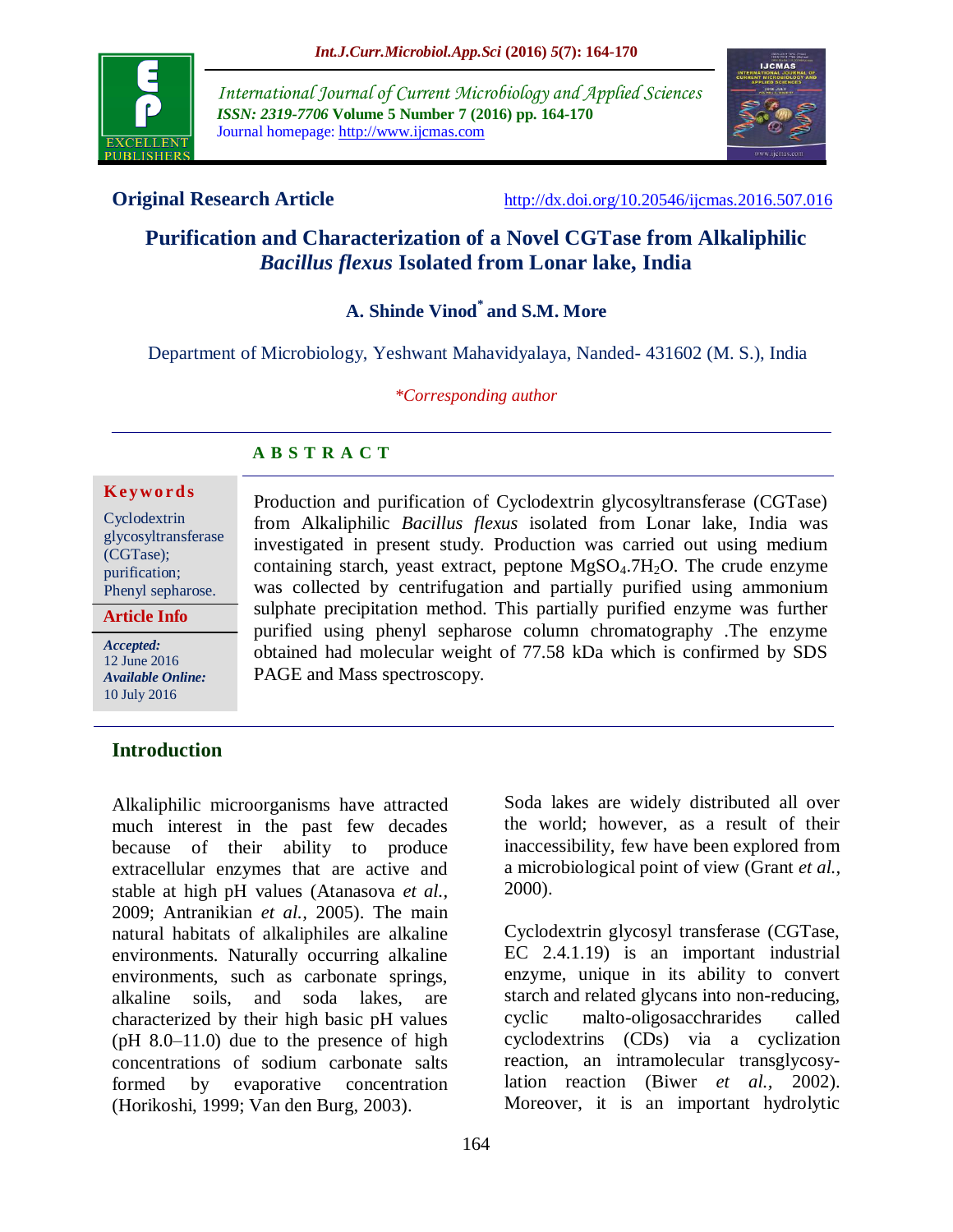enzyme that carries out reversible intermolecular coupling and disproportionation of maltooligosaccharides (Biwer, 2002; Savergave *et al.,* 2008). CDs are non-reducing cyclic structures consisting mainly of 6, 7 or 8 glucose residues, joined by α-(1,4) linkages, for α-, β- and γCD cyclodextrin, respectively. Among the three types of cyclodextrins, β-CD is of high interest due to the size of its non-polar cavity which is suitable to encapsulate several guest molecules; its low solubility in water which facilitates its separation from the reaction mixture. Moreover, β-CD inclusion complexes are easily prepared and more stable (Otero-Espinar *et al.,* 2010; Astray *et al.,* 2009). CGtase is produced by species of *Bacillus, Brevibacterium, Clostridium, Klebsiella, Micrococcus*. The production of CGTase became attractive only when alkalophilic *Bacillus* species were introduced as production organism (Biwer *et al.,* 2002; Gawande et al 1999). Various unit operations used in downstream processing for getting pure protein constitute a large part of production cost. Many reports suggest purification strategies of using adsorption of CGTase on starch, which have a drawback that CGTase reacts with starch and a additional step to remove Cyclodextrin is required (Leaver *et al.,* 1987). In the present work attempts were made to purify CGTase produced by alkalophilic *Bacillus flexus*, using phenyl sepharose column chromatography. And purity of the enzyme was then confirmed by SDS PAGE and Mass spectroscopy by confirming the molecular weight.

### **Materials and Methods**

**Strain:** The strain used for production and purification of CGTase is the isolate isolated from Lonar lake and termed as BI 56A, which is identified by 16S rRNA sequencing and according to phylogenic analysis designated as *Bacillus flexus* and the 16S

rRNA sequence was submitted to NCBI GenBank with Accession No. JX419382 (Heydrickx *et al.,* 2004).

# **Production of CGTase using** *Bacillus flexus*

The production medium used constitute of Solution 1: Starch 1.0 % (w/v), peptone  $0.5$  $\%$  (w/v), yeast extract 0.5 % (w/v), K2HPO4 0.1 % (w/v), MgSO4. 7H2O 0.02% (w/v) and Solution 2: Sodium bicarbonate 1% (w/v) (Horikoshi *et al.,* 1984).

The organism i.e. *Bacillus flexus* was inoculated in 510 ml of inoclum medium which is same as that of production medium and enriched. After enrichment 10% of the inoculums was transferred to 100 ml of production medium and incubated at  $37^{\circ}$ C in rotator shaker incubator for 24 hrs. at the end of incubation period, fermentation medium was centrifuged at 8000 rpm for 10 minutes at  $4^{\circ}$ C. The supernatant collected was assayed for CGTase activity and was used as crude enzyme for further study (Horikoshi *et al.,* 1984).

### **Cyclization activity of CGTase enzyme**

Cyclization activity of CGTase enzyme sample from isolates *Bacillus flexus* was determined by the phenolphthalein method (Goel and Nene, 1995). To 1.25 ml of 4.0% soluble starch, 0.25 ml purified CGTase was added. The reaction mixture was incubated for 30 min at  $60^{\circ}$ C. The reaction was stopped by boiling for 5 min and 1.0 ml of the reaction mixture was incubated with 4.0 ml of phenolphthalein solution. The decrease in phenolphthalein absorption at 550 nm reflected the amount of CD in the reaction which was quantitated from calibration curve. One unit of activity was defined as the amount of enzyme able to produce 1 mole of β-CD per minute under the appropriate condition. Monitoring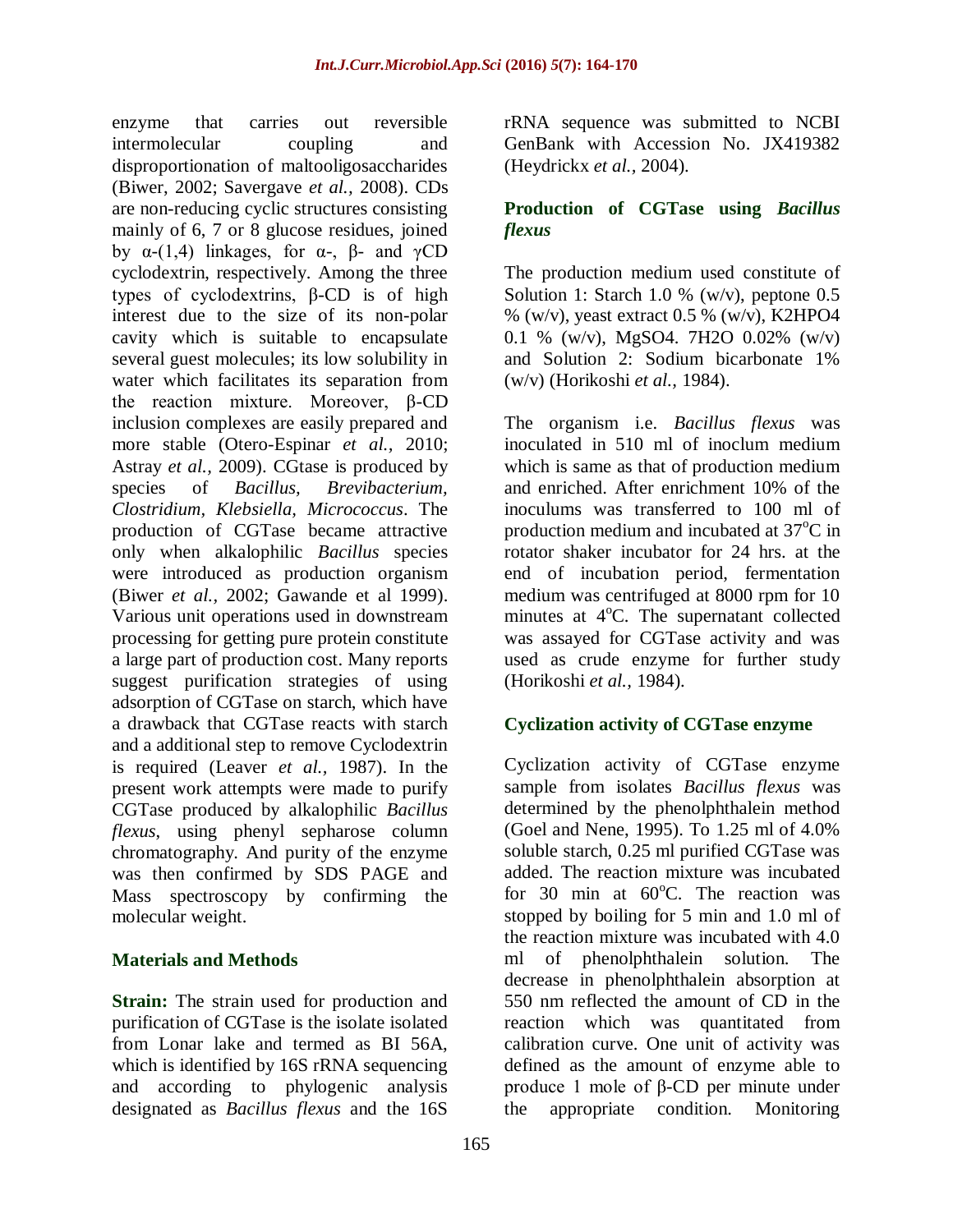CGTase activity on agar plate was performed by pouring mixture of methyl orange and phenolphthalein on Horikoshi medium (Park *et al.,* 1989) or LB plate in the presence of 1% soluble starch.

# **Purification of Enzyme**

The crude enzyme was used for further purification by ammonium sulphate saturation method, followed by Phenyl sepharose column chromatography.

The crude enzyme was subjected to ammonium sulphate extraction, in this procedure saturated ammonium sulphate solution of different concentration of 30%, 50%, and 70% was prepared. These solutions were mixed with mixture obtained earlier. The protein present in the crude enzyme were allowed to precipitate by keeping the mixture in cold conditions. The precipitate were then centrifuged at 5000 rpm for 20 min, the pellets were collected by dissolving in phosphate buffer of pH 7.0 and was used for further studies (Jogdand *et al.,* 2008).

# **Phenyl Sepharose Chromatography**

The partially purified enzyme mixture obtained after ammonium sulphate extraction was used for Binding study. Binding study was carried out at different ammonium sulphate concentration from 0.8M to 1.2M. A chromatography column (15X 100 mm size ) was packed with phenyl sepharose and equilibrated with 25mM, pH 7.0 Tris-HCl buffer containing 0.8 M to 1.2M (NH4)SO4, respectively. One ml of concentrated partially purified enzyme mixture was supplemented with 1M  $(NH_4)SO_4$  and loaded to the equilibrated phenyl sepharose column. The elution was carried out by stepwise decrease in the ionic strength of  $(NH_4)SO_4$  ranging from 0.25M to 0M. fractions were collected and analysed

for CGtase activity and protein concentration (Jogdand *et al.,* 2008).

# **SDS Page**

After the partial purification and farction collection, the fraction which shows more CGtase activity and protein concentration was selected and the homogeneity of enzyme in the eluted fraction was checked by SDS- PAGE on a vertical slab gel electrophoresis suing 7.5% acrylamide gel at constatnt current of 30 mA for 2 h. Gel (8cmX 12cm) was run according to the method of laemmli (Laemmli, 1970). The SDS-PAGE was performed, in order to check the homogeneity of the enzyme and to determine the molecular weight of the enzyme under denaturing conditions.

# **Mass Spectroscopy Analysis**

The molecular weight and purity was confirmed by mass spectroscopy analysis. The fractions were sent to Department of proteomics, National Chemical Laboratory (NCL), Pune for mass spectroscopy analysis and the samples were analysed (Nomoto et al 1986).

### **Result and Discussion**

The purpose of this work is the development of simple and effective CGTase purification process immediately from cultural broth. Microorganisms for screening were grown on identical composition medium. The strain producer of CGTase was selected according the highest cyclization provided activity (for 1 ml of cultural broth). Most of the bacterial strains are known to produce other amylolitic enzymes besides CGTases (Volkova *et al.,* 2000). Thus the measurement of cyclyzing and dextrinizing activity was conducted during purification process.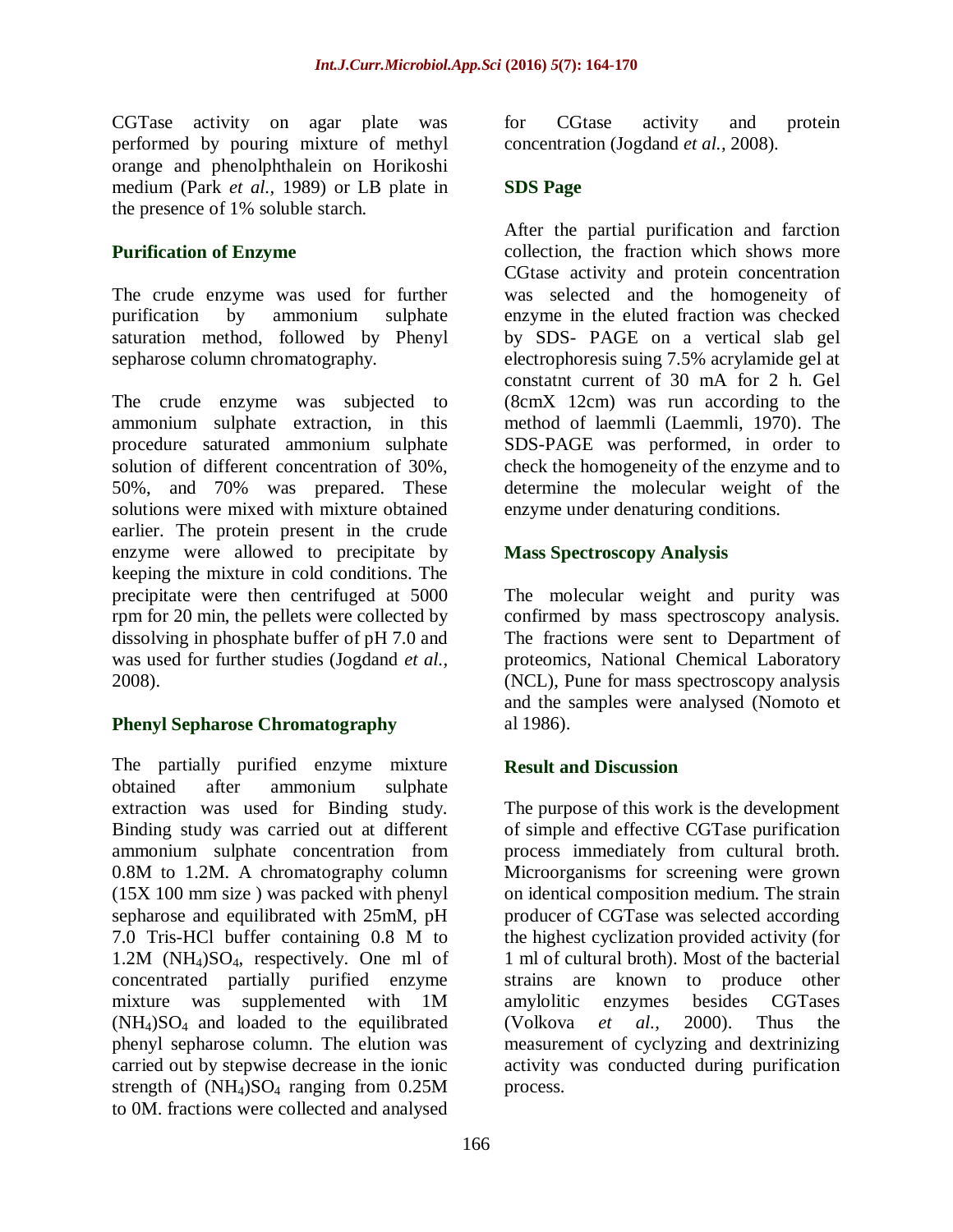**Fig.1** SDS PAGE Analysis Report of CGTase from Bacillus flexus (56A JT) with Standard Markers



**Fig.2** Mass Spectroscopy analysis of partially purified CGTase produced by *Bacillus flexus*

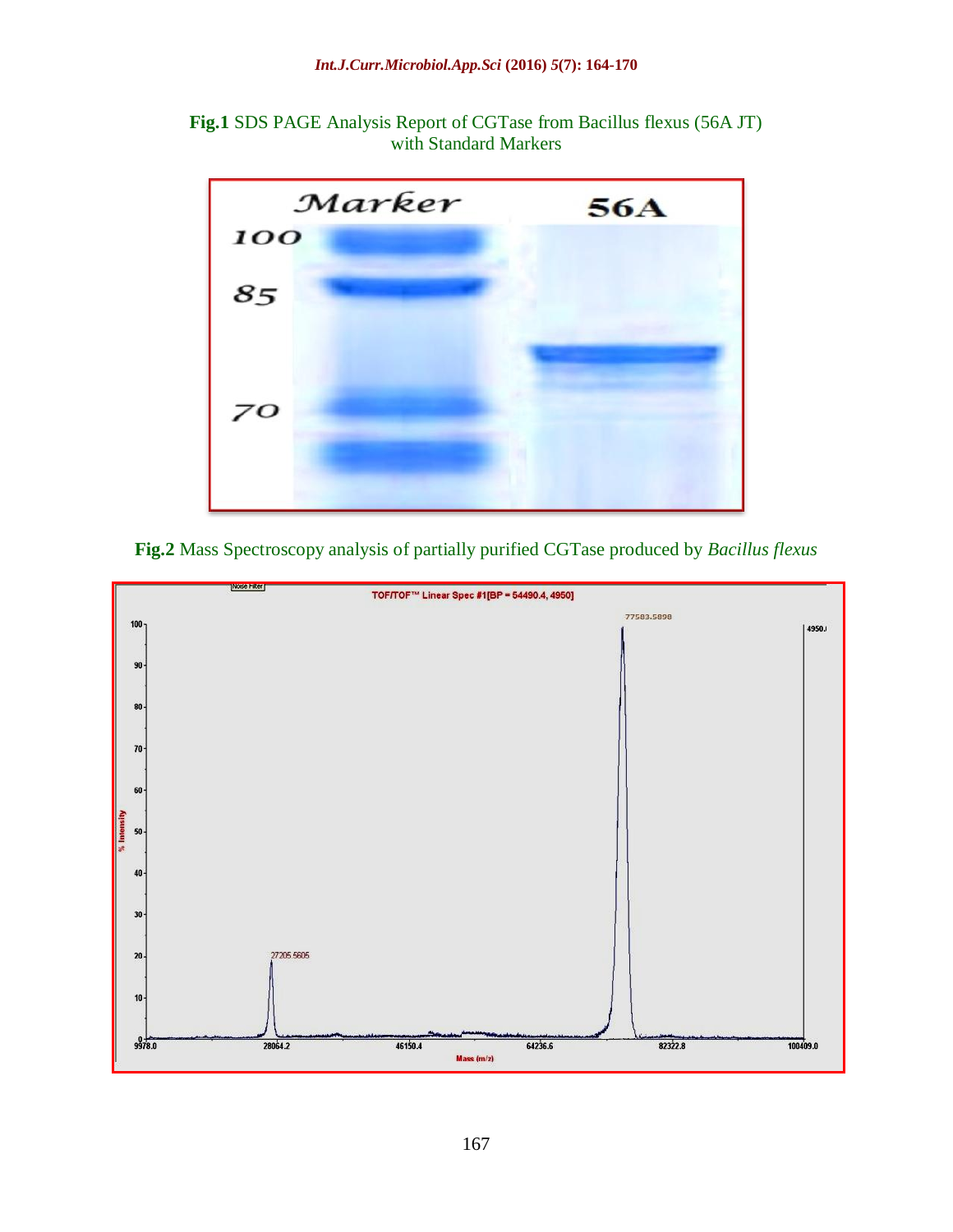# **Purification of the CGTase**

Usually the gel-filtration is used for CD removal from affinity complex with CGTase (Larsen *et al.,* 1998; Bovetto *et al.,* 1992). But the pretreatment of applying matter, for instance, concentration and careful calculation, makes this step hard. CGTase from Alkaliphilic *Bacillus flexus* was purified by ammonium sulphate saturation method followed by phenyl sepharose column chromatography, CGTase was found to be eluted using 0.085 M ammonium sulphate from phenyl sepharose column.

Different separation procedures have been previously applied for obtaining purified CGTases, and in most cases, three or four purification steps were applied including ultrafiltration, gel filtration, starch adsorption and ion exchange chromatography or ammonium sulfate precipitation and two steps ion exchange chromatography (Abdelnasser *et al.,* 2012). Yim et al purified the CGTase using DEAE sephadex A-50 followed by DEAE Sepharose CL-6B (Yim *et al.,* 1997).

### **Estimation of Molecular weight of the Enzyme**

Some of the physical and chemical properties was identified for purified CGTase. The purified enzyme obtained from phenyl sepharose column showed a single band by SDS PAGE, which confirms that the homogeneity of the enzyme (Fig 1). Molecular weight of CGTAse was estimated as 77.58 kDa, which is confirmed by Mass spectroscopy (Fig 2). Most of the reported CGTases are monomeric in nature with molecular weight between 60 and 110 kDa. However, CGTases with lower molecular weight have been also reported, such as 33 kDa from *Bacillus coagulans* and as 56 kDa from *Bacillus sphaericus* strain 41 (Abdelnasser *et al.,* 2012).

In conclusion, in this study, we report purification and characterization of CGTase from Alkaliphilic *Bacillus flexus* isolated from Lonar lake, India. Enzyme purification to homogeneity was achieved by phenyl sepharose column chromatography. Starch adsorbtion chromatography is one of the popular methods for the initial capture of the CGTase, but it demands gel filteration for the separation of CD formed during the elution of enzyme from the column. Though the rate of purification is slow but we have purified the enzyme successfully without formation of CD in the column. CGTase reported in the study is having molecular weight of 77.58 kDa which is confirmed by SDS PAGE and Mass spectroscopy. Thus we suggest CGTase purified with the proposed chromatographic scheme is of benefit in comparison to crude enzyme in starch hydrolysis process.

# **References**

- Abdelnasser, S.S., Ibrahim, Ali, A., Al-Salamah, Mohamed, A., El-Tayeb, Yahya, B., El-Badawi, Garabed Antranikian. 2012. A Novel Cyclodextrin Glycosyltransferase from Alkaliphilic Amphi*Bacillus*sp. NPST-10: Purification and Properties. *Int. J. Mol. Sci.,*13: 10505-10522.
- Antranikian, G., Vorgias, C.E., Bertoldo, C. 2005. Extreme environments as a resource for microorganisms and novel biocatalysts. *Adv. Biochem. Eng. Biotechnol.,* 96: 219–262.
- Astray, G., Gonzalez-Barreiro, C., Mejuto, J., Rial-Otero, R., Simal-Gandara, J. 2009. A review on the use of cyclodextrins in foods. *Food Hydrocoll.,* 23: 1631–1641.
- Atanasova, N., Kitayska, T., Yankova, D., Safarikova, M., Tonkova, A. 2009. Cyclodextrin glucanotransferase production by cell biocatalysts of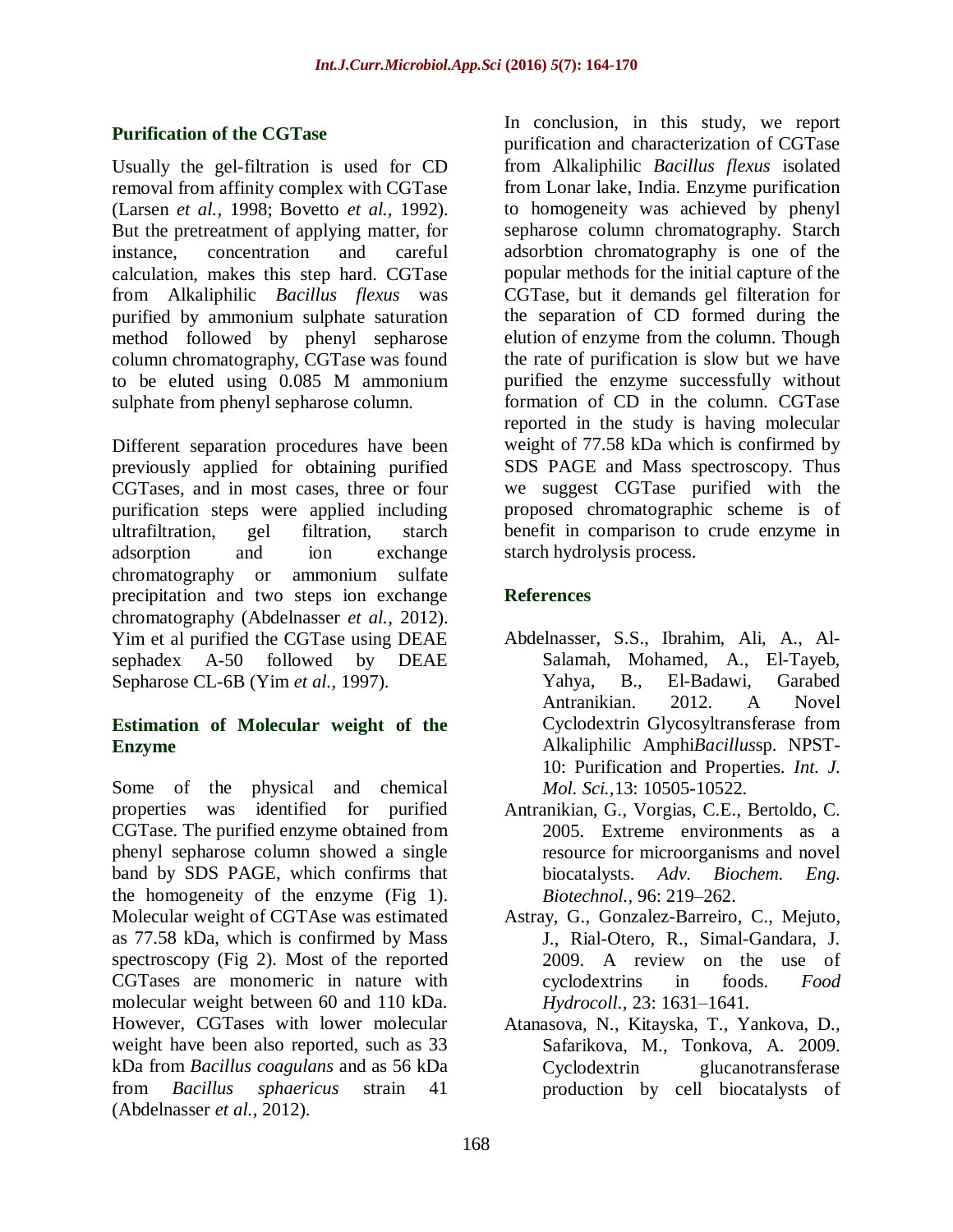alkaliphilic bacilli*. Biochem. Eng. J.,*  46: 278–285.

- Biwer, A., Antranikian, G. and Heinzle, E. 2002. Enzymatic production of cyclodextrins. *Appl. Microbiol. Biotechnol.,* 59: 609-617.
- Bovetto, L.J., Backer, D.P., Villette, J.R., Sicard, P.J., Bouquelet, S.J. 1992. "Cyclomaltodextrin Glucanotransferase from *Bacillus* circulansE 192." *Biotechnol. Appl. Biochem.,* 15: 48 – 58.
- Leaver, G., J.R. Conder, J.A. Howell. 1987. A method development study of the production of albumin from animal blood by ion exchange chromatography. *Separ. Sci. Technol.,*  22: 2037-2059.
- Gawande, B.N., Goel, A., Patkar, A.Y., Nene, S.N. 1999. Purification and Properties of a Novel Raw StarchDegrading Cyclomaltodextrin Glucanotransferase from *Bacillus* firmus. *Appl. Microbiol. Biotechnol.,*  51: 504-509.
- Goel, A., Nene, N.S. 1995. Modifications in the phenolphthalein method for spectrophotometric estimation of beta cyclodextrin. Starch/starke 47: 399- 400.
- Grant, W.D., Jones, B.E. 2000. Alkaline Environments. In Encyclopaedia of Microbiology, 2<sup>nd</sup> ed.; Lederberg, J., Ed.; Academic Press: New York, NY, USA, pp. 126–133.
- Heyndrickx, M., N.A. Logan, L. Lebbe, M. Rodriguez-Diaz, G. Forsyth, J. Goris,P. Scheldeman and De Vos, P. (2004). *Bacillus* galactosidilyticus sp. nov., an alkali-tolerant, -galactosidase producer. *Int. J. Syst. Evol. Microbiol.,* 54: 617- 621.
- Horikoshi, K., Kato, K. 1984. Immobilized cyclodextrin glucanotransferase of an alkalophilic *Bacillus* species No. 38-2. *Biotechnol. Bioeng.,* 26: 595-598.
- Horikoshi, K. 1999. Alkaliphiles: Some applications of their products for biotechnology. *Microbiol. Mol. Biol. Rev.,* 63: 735–750.
- Jogdand, V.V., Savergave, L.S., Dhule, S.S., Nene, S.N., Gadre, R.V. 2008. Production and single step purification of cyclodextrin glycosyltransferase fromn alkalophilic *Bacillus firmus* by ion exchange chromatography. *Biochem. Engineering J.,* 39: pp- 510- 515.
- Laemmli, U.K. 1970. Cleavage of structural proteins during the assembly of the head of bacteriophage T4. *Nature*, 227: 680-685.
- Larsen, K.L., Duedahl-Olesen, L., Christensen, H.J.S., Mathiesen, F., Pedersen, L.H., Zimmermann, W. 1998. Purification and Characterization of Cyclodextrin Glycosyltransferase from Paeni*Bacillus*sp. F8. *Carbohydrate Res.,* 310: 211-219.
- Nomoto, M., Chen, C.C., Sheu, D.C. 1986. Purification and Characterization of Cyclodextrin Glucanotransferase from an Alkalophilic Bacterium of Taiwan. *J. Agri. Biol. Chem.,* 50(11): 2701 – 2707.
- Otero-Espinar, F.J., Luzardo-Alvarez, A., Blanco-Mendez, J. 2010. Cyclodextrins: More than Pharmaceutical Excipients. *Mini-Rev. Med. Chem.,* 10: 715–725.
- Park, C.S., Park, K.H., Kim, S.H. 1989. A rapid screening method for alkaline βcyclodextrin glucanotransferase using phenolphthalein-methylorangecontaining solid medium. *Agric. Biol. Chem.,* 53: 1167-1169.
- Savergave, L.S., Dhule, S.S., Jogdand, V.V., Nene, S.N., Gadre, R.V. 2008. Production and single step purification of cyclodextrin glycosyltransferase from alkalophilic *Bacillus* firmusby ion